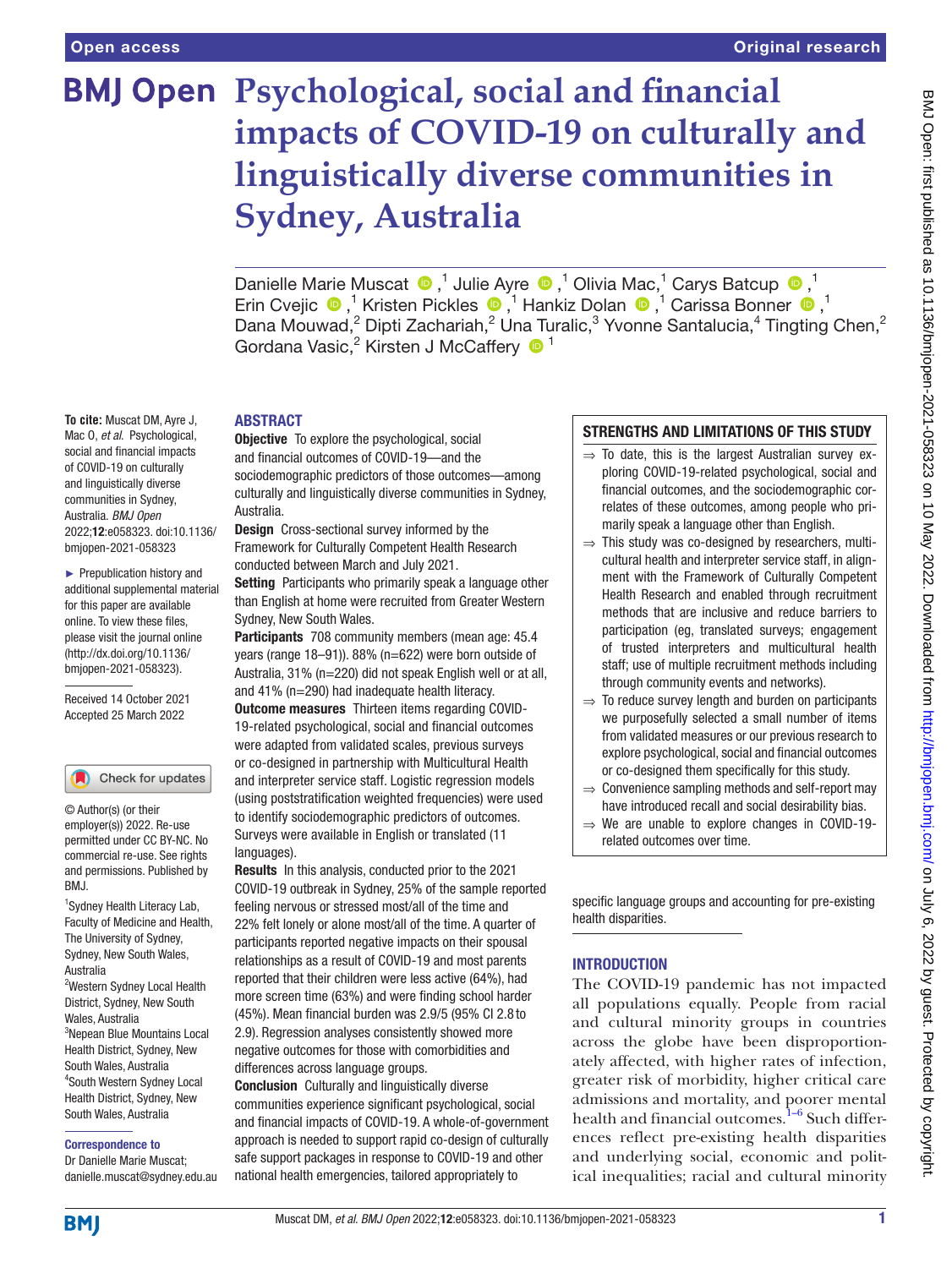#### Open access

communities experience a higher prevalence of comorbidities associated with poor COVID-19 outcomes (eg, cardiovascular conditions), greater social deprivation and differences in occupational and environmental risk. $7-9$ The additional burden of structural racism also impacts care seeking and quality of care.<sup>[7](#page-10-1)</sup>

While the data tell a clear story of cultural disadvantage in the USA, Canada, the UK and several Nordic countries, there remains limited evidence of the impact of COVID-19 on culturally and linguistically diverse groups in Australia despite being one of the most culturally diverse nations worldwide. Currently, people living in Australia identify with more than 270 ancestries, with almost seven million people migrating to Australia since  $1945<sup>10</sup>$  In 2020, 29.8% of Australia's population were born overseas, $\frac{11}{11}$  a level that is higher than most countries within the Organisation for Economic Co-operation and Development.<sup>1</sup>

Nationally representative Australian surveys exploring the financial, social and psychological impacts of the pandemic<sup>13</sup> often systematically exclude culturally and linguistically diverse populations, and there remains a lack of disaggregated data related to COVID-19. A similar trend is observed worldwide.<sup>14</sup> Research to date (both in Australia and internationally) has also been limited in its engagement with diverse communities. This has been exacerbated by online recruitment methods (eg, via social media networks or market research companies) and English-language data collection, which tend to prohibit participation of those who speak a language other than English as their primary language.

The few studies which have been conducted have highlighted important impacts of the pandemic for our diverse communities.<sup>15 16</sup> In a study of 656 refugees and asylum seekers who had arrived in Australia within the last 10 years (most commonly from Iraq (58.7%, n=385) and Syria (16.9%, n=111)), approximately one in five participants reported experiencing employment loss or decline due to COVID-19, with prevalent stressors related to COVID-19 infection including worries about being infected (66.5%), of a loved one being infected  $(72.1\%)$  or infecting others  $(47.7\%)$ .<sup>17</sup> Social stressors as a consequence of the pandemic were also common, including school closures (46.7%), reduced social activities (46.6%) and having to remain at home (41.3%), and these stressors predicted increased depression symptoms and disability outcomes.<sup>[17](#page-10-8)</sup>

Our own Australian surveys (and others $^{15}$ <sup>16</sup>) have also identified some differences in financial and psychological impacts of COVID-19 among those who speak a language other than English at home compared with those for whom English is their primary language. A survey of 4362 Australians conducted in April 2020, for example, showed that participants who spoke a language other than English at home rated the financial impact of COVID-19 as higher, were more likely to feel nervous or stressed as a result of the pandemic and had greater anxiety compared with those who primarily spoke English at home.<sup>[18](#page-10-9)</sup> However,  $75\%$  of participants in this survey

were born in Australia and only 274 (6%) reported that they did not speak English as their main language at home. As such, our previous findings are limited in their ability to inform appropriate and tailored support for Australian communities that are typically understudied and underserved, such as those from different cultural and language groups.

There also remain limited data about the sociodemographic predictors of COVID-19-related psychological, social and financial outcomes in culturally and linguistically diverse communities. A myriad of sociodemographic factors put communities at increased risk for worsened COVID-19 outcomes. Language barriers, for example, are a well-established driver of inequitable outcomes in healthcare, often arising from worsened patient experi-ence, unmet informational needs and discrimination.<sup>[19](#page-10-10)</sup> Further, the population whose main language is not English are also at greater likelihood of having lower socioeconomic status<sup>[20](#page-10-11)</sup> and lower health literacy<sup>21</sup> among other sociodemographic risk factors which can compound the impact of health emergencies including COVID-19.

The aims of this study were to:

- 1. Explore the psychological, social and financial impact of the COVID-19 pandemic on culturally and linguistically diverse communities in Greater Western Sydney in New South Wales (NSW), Australia.
- 2. Examine demographic factors associated with these impacts.

# **METHODS**

# Study design

This study involved a cross-sectional survey with 11 language groups.

# Patient and public involvement

This study was co-designed by researchers, bilingual community members and Multicultural Health and Health Care Interpreter Service staff, and informed by the Framework for Culturally Competent Health Research<sup>[22](#page-10-13)</sup> which identifies four components of culturally competent health research. The application of this Framework to the current study is outlined in [box](#page-2-0) 1.

# **Setting**

The survey was conducted from 21 March to 9 July 2021. The first case of COVID-19 in Australia was detected in January 2020; a national emergency with social distancing rules and closure of 'non-essential' services followed in March 2020. Peaks of infection occurred in March 2020, and May-June 2020, and vaccinations begun in February 2021. During the study period, daily cases in New South Wales (NSW) were very low by international standards, ranging from 0 to 46 positive cases from a population of approximately 8million people.[23](#page-10-14) A 'stay at home' order across Greater Sydney due to rising cases began on 23 June  $2021<sup>24</sup>$  On the day the survey closed the NSW daily case count was 45, and 24% of the population had received one COVID-19 vaccination.<sup>[23](#page-10-14)</sup>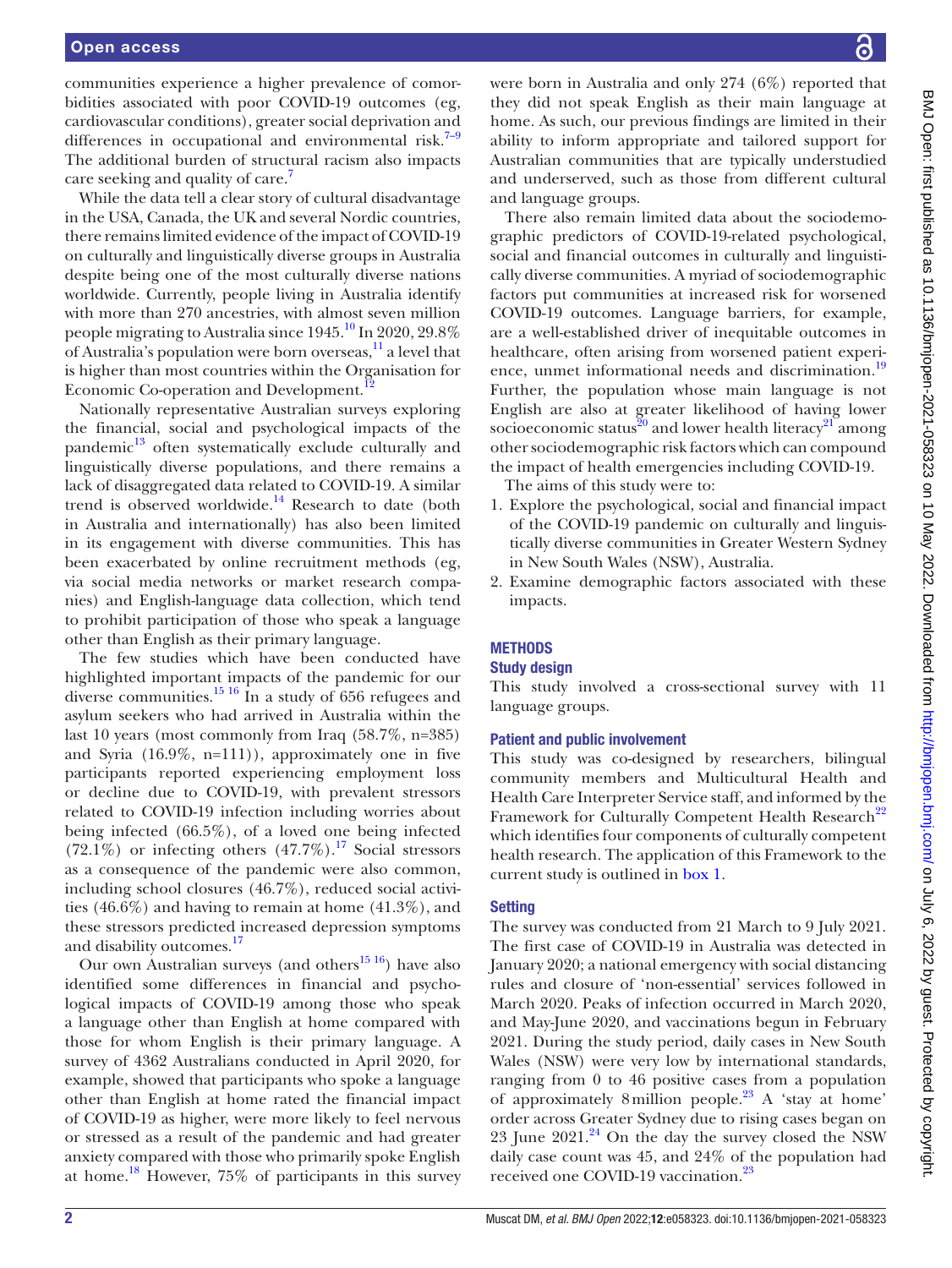# Box 1 Application of the Framework for Culturally Competent Health Research<sup>[22](#page-10-13)</sup>

- <span id="page-2-0"></span>⇒ *Assemble a culturally competent team*: The research team included Multicultural Health and Health Care Interpreter Service staff and bilingual community members from estern Sydney who have extensive experience working with culturally and linguistically diverse communities. Many share the language skills and cultural background of community members in Greater Western Sydney.
- ⇒ *Address community need*: Outcome measures for this survey study were developed in partnership with Multicultural Health and Health Care Interpreter Service staff as well as bilingual community members to ensure they addressed community needs. This included the selection of broad outcome domains (psychological, social and financial impacts) as well as individual questions. The survey was reviewed by the entire study team as well as all bilingual community members involved in data collection before implementation to ensure relevance, readability and clarity of items for community members. Multicultural Health and Health Care Interpreter Service staff also played a key role in the selection of language groups for this study. The goal was to select groups based on several variables including perceived need and size of the community in Greater Western Sydney, while allowing for diversity in regard to time since migration and English-language proficiency.
- ⇒ *Address health inequities*: Multicultural Health and Health Care Interpreter Service staff worked in partnership with researchers to influence decisions about research questions and design as well as interpretation and dissemination of findings. Findings were presented as two-page infographics and disseminated to communities through local networks, as well as in the peerreviewed literature, demonstrating commitment to feeding back the results of the research and enhancing community trust.
- ⇒ *Address differences in power*: This study built on enduring partnerships between researchers, health services and multicultural community organisations that have spanned multiple research projects. The goal for this study and others has been to bring together a range of health staff, consumers and researchers to co-create value together from the outset, placing high value on different types of knowledge, particularly the lived experiences of community members and contextually specific knowledge of our health services partners. Wherever feasible, the goal has been to redistribute knowledge-based power and replace it with mutual learning between all participants.

Participants were recruited from Greater Western Sydney in NSW, Australia, from three adjoining regions with high cultural diversity: Western Sydney (47% of residents born overseas<sup>25</sup>), South Western Sydney (43\%) of residents born overseas<sup>26</sup>) and Nepean Blue Mountains  $(24\% \text{ of residents born overseas}^{27}).$  $(24\% \text{ of residents born overseas}^{27}).$  $(24\% \text{ of residents born overseas}^{27}).$ 

# **Participants**

Participants were eligible to take part if they were aged 18 years or over and spoke one of the following as their main language at home: Arabic, Assyrian, Chinese, Croatian,

Dari, Dinka, Hindi, Khmer, Samoan, Tongan, Spanish. Through iterative discussions with Multicultural Health and Health Care Interpreter Service staff in each participating Local Health District, we selected 11 language groups that would provide broad coverage across different global regions, and groups with varying average levels of English language proficiency (based on 2016 Australian census data<sup>28</sup>), varying access to translated materials and varying degrees of reading skill in their main language spoken at home.

# **Recruitment**

Participants were recruited through bilingual Multicultural Health staff and Health Care Interpreter Service staff. Multicultural Health staff recruited participants through their existing networks, community events and community champions. Health Care Interpreter Service staff recruited participants at the end of a medical appointment and via their community network. The survey was hosted online using the web-based survey platform Qualtrics. Potential participants were offered two means of taking part: completing the survey themselves online (available in English or translated), or with assistance from bilingual staff or an interpreter who read the questions to them and recorded their responses. To ensure consistency in the phrases used for assisted survey completion, translated versions of the survey were provided to all staff assisting with survey completion. Translations were completed by translators with National Accreditation Authority for Translators and Interpreters (NAATI) accreditation where possible.

# Measures

This survey formed part of a larger study that examined COVID-19-related behaviour and intentions, information sources, and impacts. Survey items reported here are those which were included in the current analysis. All other items are reported elsewhere. $29-31$ 

Demographic survey items relevant to this study included age, gender, education, whether born in Australia, years living in Australia, main language spoken at home, self-reported English language proficiency and a single-item health literacy screener.<sup>[32](#page-10-21)</sup> Chronic disease status was determined by asking participants to self-report if their doctor had ever told them they had had one or more of the following: respiratory disease, stroke, asthma, diabetes, chronic obstructive pulmonary disease, depression, anxiety, high blood pressure, cancer or heart disease. The socioeconomic status of the area of residence for each individual was defined based on the Socio-Economic Indexes for Areas (SEIFA) Index of Relative Socioeconomic Advantage and Disadvantage (IRSAD<sup>33</sup>). IRSAD aligns the statistical local area with a decile ranking, with lower scores indicating greater socioeconomic disadvantage. The IRSAD decile was not available for some participants (n=5), for example, because they had entered digits that did not correspond to a valid Australian postcode. IRSAD decile for these participants was replaced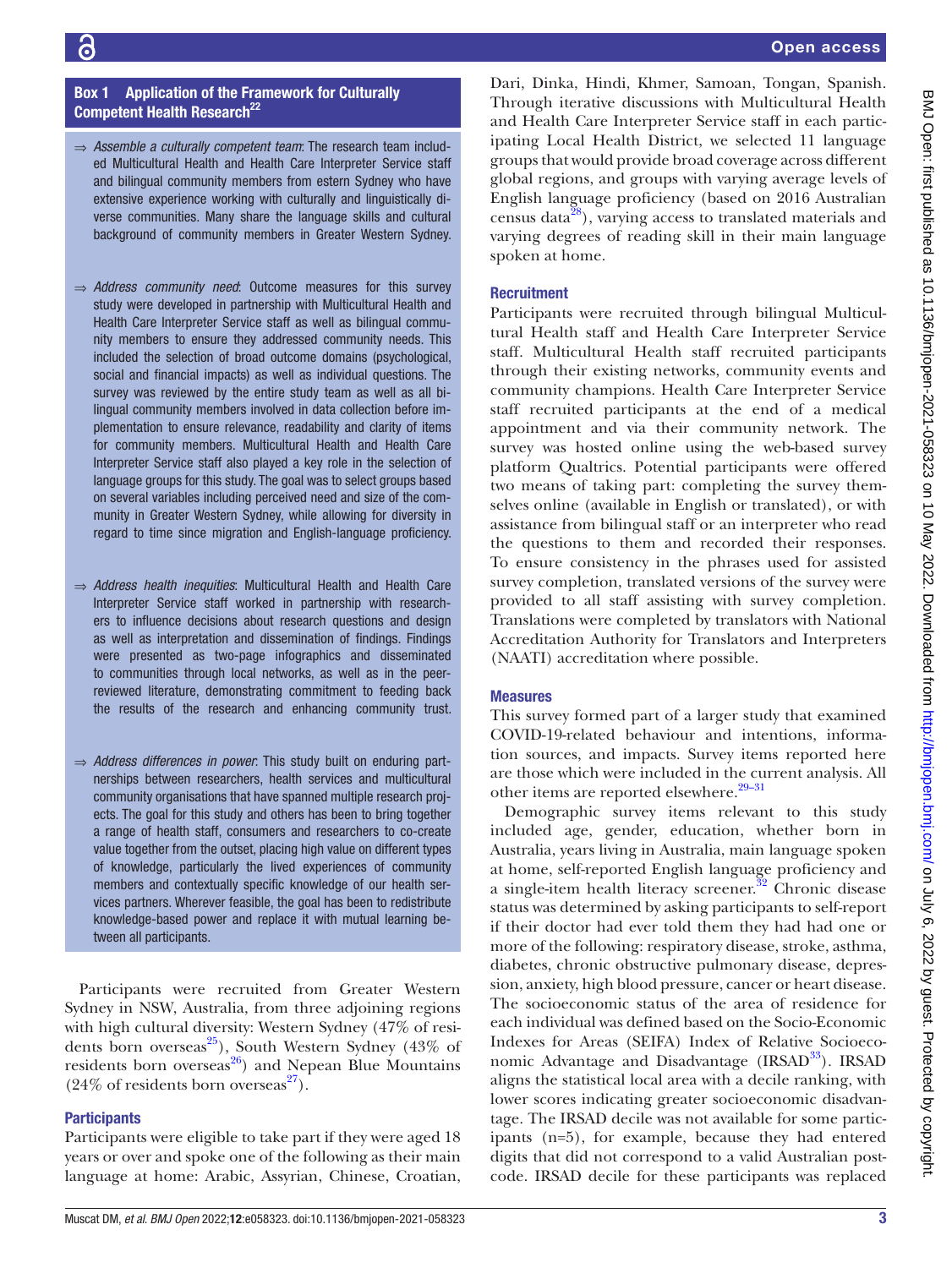| <b>Item</b>                                                                                                                                                                                                                                                                                                                                                         | <b>Response options</b>                                                                                                                         |
|---------------------------------------------------------------------------------------------------------------------------------------------------------------------------------------------------------------------------------------------------------------------------------------------------------------------------------------------------------------------|-------------------------------------------------------------------------------------------------------------------------------------------------|
| <b>Psychological impacts</b>                                                                                                                                                                                                                                                                                                                                        |                                                                                                                                                 |
| Over the past week, how often have you felt<br>reading here reserve to the network of COVID-19?<br>• alone or lonely because of COVID-19?                                                                                                                                                                                                                           | Never/some of the time/most of the time/all of the time                                                                                         |
| Social impacts                                                                                                                                                                                                                                                                                                                                                      |                                                                                                                                                 |
| Do you have a partner (eg, wife, husband, or someone you are in Yes/no<br>a romantic or sexual relationship with)?                                                                                                                                                                                                                                                  |                                                                                                                                                 |
| COVID-19 has changed my relationship with my partner                                                                                                                                                                                                                                                                                                                | Very negative effects/some negative effects/no effects/some<br>positive effects/very positive effects                                           |
| Do you have any children aged less than 18 years?                                                                                                                                                                                                                                                                                                                   | Yes/no                                                                                                                                          |
| Since the pandemic started<br>I or another family member spends more time looking after my somewhat disagree/strongly disagree<br>child/children<br>$\triangleright$ My child/children are less physically active<br>My child/children are finding school harder<br>My child/children have more screen time<br>My child/children spend less time with their friends | Strongly agree/somewhat agree/neither agree nor disagree/                                                                                       |
| <b>Financial impacts</b>                                                                                                                                                                                                                                                                                                                                            |                                                                                                                                                 |
| Has your employment status (work) changed because of<br>COVID-19?                                                                                                                                                                                                                                                                                                   | Yes/no                                                                                                                                          |
| How did your employment status (work) change because of<br>COVID-19?                                                                                                                                                                                                                                                                                                | Have a new job/lost job/stood down (not working for pay,<br>but not fired)/pay cut/reduction in hours/not working but still<br>being paid/other |
| I worry about the financial problems I will have in the future as a<br>result of the COVID-19 pandemic                                                                                                                                                                                                                                                              | Not at all/a little bit/somewhat/quite a bit/very much                                                                                          |
|                                                                                                                                                                                                                                                                                                                                                                     | Not at all/a little bit/somewhat/quite a bit/very much                                                                                          |

with the median IRSAD decile for speakers of the same language in the sample. For the analysis, IRSAD deciles were re-coded into quintiles, and dichotomised (lowest quintile vs other).

<span id="page-3-0"></span>Table 1 Survey items related to study outcomes, including response options

Thirteen items regarding the impacts of COVID-19 were selected for this survey study in partnership with Multicultural Health and Health Care Interpreter Service staff. See [table](#page-3-0) 1. Items related to financial impacts were adapted from the COmprehensive Score for financial Toxicity (COST) Scale. $34^4$  We adapted two items ('I worry about the financial problems I will have in the future as a result of my illness or treatment' and 'I am able to meet my monthly expenses') to be relevant to the COVID-19 context. Psychological items were taken verbatim from our previous COVID-19 work.<sup>[18](#page-10-9)</sup> Questions regarding social impacts (including impacts on relationships and children) were co-designed with Multicultural Health and Health Care Interpreter Service staff based on local information priorities. All items had fixed yes/ no and Likert-type responses. Items were translated into 11 languages. The grade reading score of the 13 items (excluding response options) in English was Grade seven as assessed using the Hemingway Editor.

# Analysis

Quantitative data were analysed using IBM SPSS Statistics V.24. Descriptive statistics were generated for demographic

characteristics of the analysed sample. Frequencies were weighted (using poststratification weighting) to reflect each language group's gender and age group distribution (18–29 years, 30–49 years, 50–69 years, ≥70 years) based on 2016 census data for Western Sydney, South Western Sydney and Nepean Blue Mountains' combined populations.[28](#page-10-19) All frequencies presented in the results section are weighted. A single participant indicated their gender as 'other' and was unable to be included in weighted analyses. Total recruitment for the Spanish language group was low  $(50)$ , with notable gaps for some age groups. For this reason, results for this language group are not presented in the statistical analyses, but are included in total frequencies.

Survey items about psychological, financial and social impacts were re-coded to facilitate a more meaningful interpretation of the results (see tables in the Results section). A mean 'perceived financial burden' score was also calculated by averaging the two questions about financial impacts: (1) Worry about financial problems and (2) Ability to meet weekly expenses (reverse coded). Higher scores indicate greater perceived financial burden (range: 1–5). Similarly, a mean score for the impact on children was calculated by averaging questions related to four impacts: physical activity, screen time, schooling and time with friends. Higher scores indicate more negative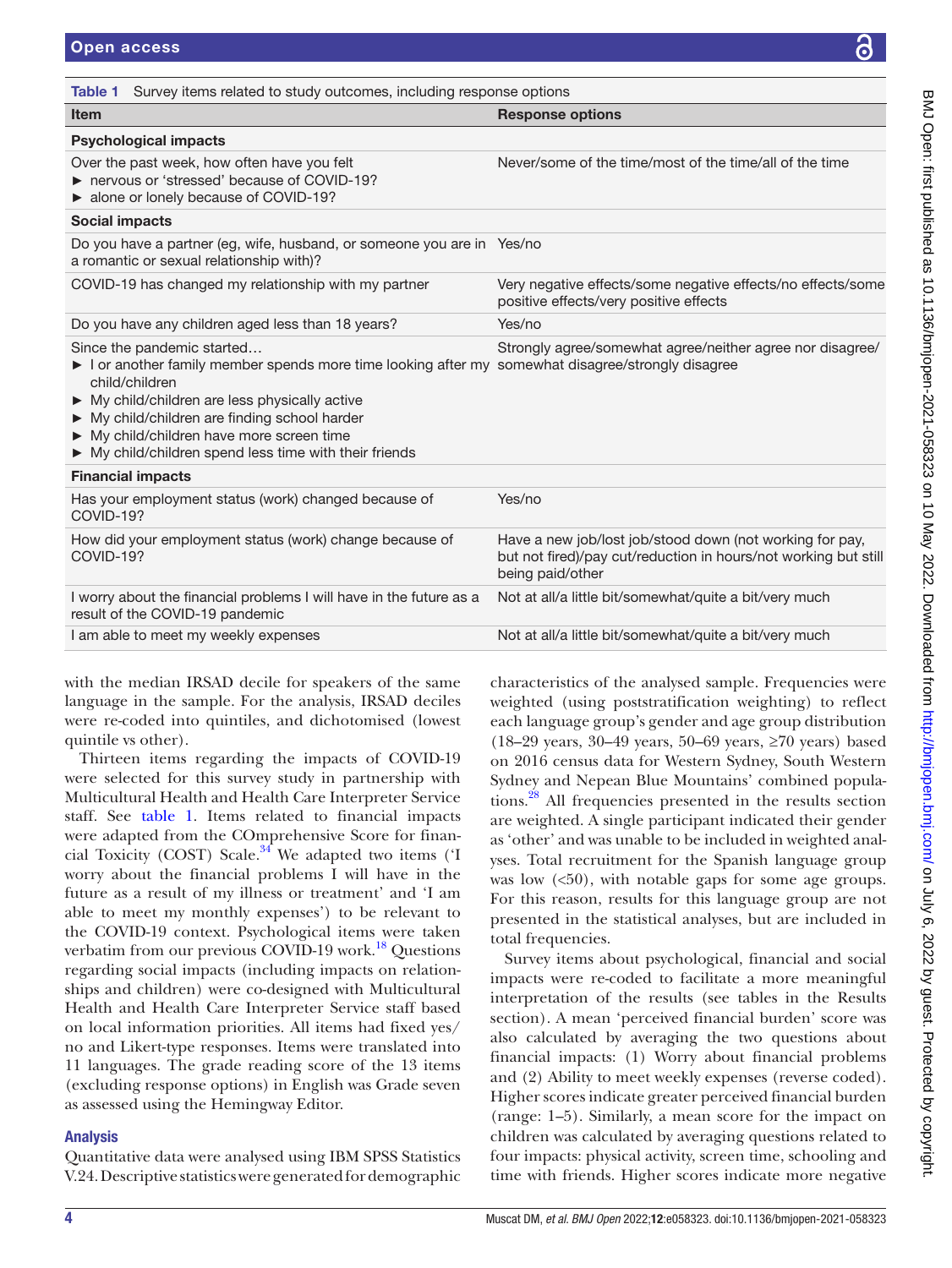impacts on children (range:  $1-5$ ). Cronbach's  $\alpha$  for this scale was 0.805, indicating a high level of internal consistency.

Unadjusted and adjusted regression analyses were then conducted to explore the predictors of COVID-19-related psychological, social and financial outcomes. Linear regression models were used to analyse perceived financial burden (averaged across two impacts) and impacts on children (averaged across four impacts). Logistic regression models were used to analyse psychological impacts (feeling lonely or alone; feeling nervous or stressed) and impact on relationships. Age group, gender, chronic illness, education, health literacy, English-language proficiency, years lived in Australia, language group and IRSAD quintile were included in each adjusted regression model. Models predicting impacts on relationships also controlled for perceived public health threat of COVID-19, perceived financial burden and psychological variables; models predicting psychological impacts controlled for perceived public health threat of COVID-19 and perceived financial burden. All regression models also controlled for whether participants completed the survey before or after 23 June, when restrictions were announced for all of Greater Sydney.<sup>24</sup> In line with recommendations, bivariable significance was not used as a criterion for variable selection in multivariable modelling. $35\frac{36}{10}$  The significance level used to determine significant differences was 0.05.

# **RESULTS**

# Sample characteristics

We had a total of 708 respondents (442 (62.4%) selfcompleted, 266 (37.6%) received assistance through an interpreter). Sample characteristics are summarised in [table](#page-4-0) 2. The mean age was 45.4 years (SE 0.78; range 18–91 years), and 51% of respondents were female (n=363). Most participants (88%, n=622) were born in a country other than Australia; 31% reported that they did not speak English well or at all (n=220); 29.7% had a university bachelor degree level or higher. Inadequate health literacy was identified for 41% of the sample (n=290).

# Psychological impacts

Overall, 25.3% of participants reported feeling nervous or stressed most or all of the time over the past week. This ranged across language groups from  $6\%$  (n=5) for Chinese speakers to 38% (n=24) for Dinka speakers. 30.7% (n=89) of participants with inadequate health literacy and 21.4% (n=89) of participants with adequate health literacy reported feeling nervous or stressed most or all of the time. This was 21.4% for those who self-reported that they speak English well or very well, compared with 33.7% of those who speak English not well or not at all. See [table](#page-5-0) 3, which also outlines further sociodemographic differences. In the multivariable regression model when sociodemographic factors were controlled for, language group ( $p<0.001$ ), female gender ( $p=0.04$ ), and having

<span id="page-4-0"></span>

| <b>Table 2</b><br>Descriptive statistics of analysed sample (n=708)                           |     |               |  |  |
|-----------------------------------------------------------------------------------------------|-----|---------------|--|--|
| <b>Variable</b>                                                                               | N   | $\frac{0}{0}$ |  |  |
| Age group, years                                                                              |     |               |  |  |
| $18 - 29$                                                                                     | 147 | 20.7          |  |  |
| $30 - 49$                                                                                     | 295 | 41.8          |  |  |
| $50 - 69$                                                                                     | 193 | 27.3          |  |  |
| >70                                                                                           | 72  | 10.2          |  |  |
| Gender*                                                                                       |     |               |  |  |
| Male                                                                                          | 344 | 48.6          |  |  |
| Female                                                                                        | 363 | 51.4          |  |  |
| Language                                                                                      |     |               |  |  |
| Assyrian                                                                                      | 133 | 18.8          |  |  |
| Croatian                                                                                      | 121 | 6.2           |  |  |
| Arabic                                                                                        | 80  | 11.3          |  |  |
| Chinese                                                                                       | 76  | 10.7          |  |  |
| <b>Dinka</b>                                                                                  | 63  | 8.9           |  |  |
| Khmer                                                                                         | 63  | 8.9           |  |  |
| Dari                                                                                          | 44  | 6.2           |  |  |
| Spanish†                                                                                      | 43  | 6.1           |  |  |
| Hindi                                                                                         | 42  | 5.9           |  |  |
| Samoan/Tongan                                                                                 | 42  | 5.9           |  |  |
| English language proficiency (How well do<br>you speak English?)                              |     |               |  |  |
| Very well/ well                                                                               | 487 | 68.9          |  |  |
| Not well/not at all                                                                           | 220 | 31.1          |  |  |
| Literacy in a language other than English<br>(How well do you read in your main<br>language?) |     |               |  |  |
| Very well/ well                                                                               | 589 | 83.4          |  |  |
| Not well/not at all                                                                           | 118 | 16.6          |  |  |
| Health literacy‡                                                                              |     |               |  |  |
| Adequate                                                                                      | 417 | 58.9          |  |  |
| Inadequate                                                                                    | 290 | 41.1          |  |  |
| Highest level of education                                                                    |     |               |  |  |
| Less than year 12 (less than high school)                                                     | 115 | 16.2          |  |  |
| Year 12 (high school graduate)                                                                | 133 | 18.9          |  |  |
| Certificate level I to IV/advanced diploma<br>and diploma level                               | 249 | 35.3          |  |  |
| University bachelor degree level and above 210                                                |     | 29.7          |  |  |
| Years living in Australia                                                                     |     |               |  |  |
| 5 years or less                                                                               | 120 | 16.9          |  |  |
| 6-10 years                                                                                    | 104 | 14.7          |  |  |
| More than 10 years                                                                            | 398 | 56.4          |  |  |
| Born in Australia                                                                             | 85  | 12.0          |  |  |
| <b>IRSAD</b> quintile                                                                         |     |               |  |  |
| 1 (lowest)                                                                                    | 224 | 31.7          |  |  |
| 2                                                                                             | 140 | 19.8          |  |  |
| 3                                                                                             | 125 | 17.7          |  |  |

**Continued**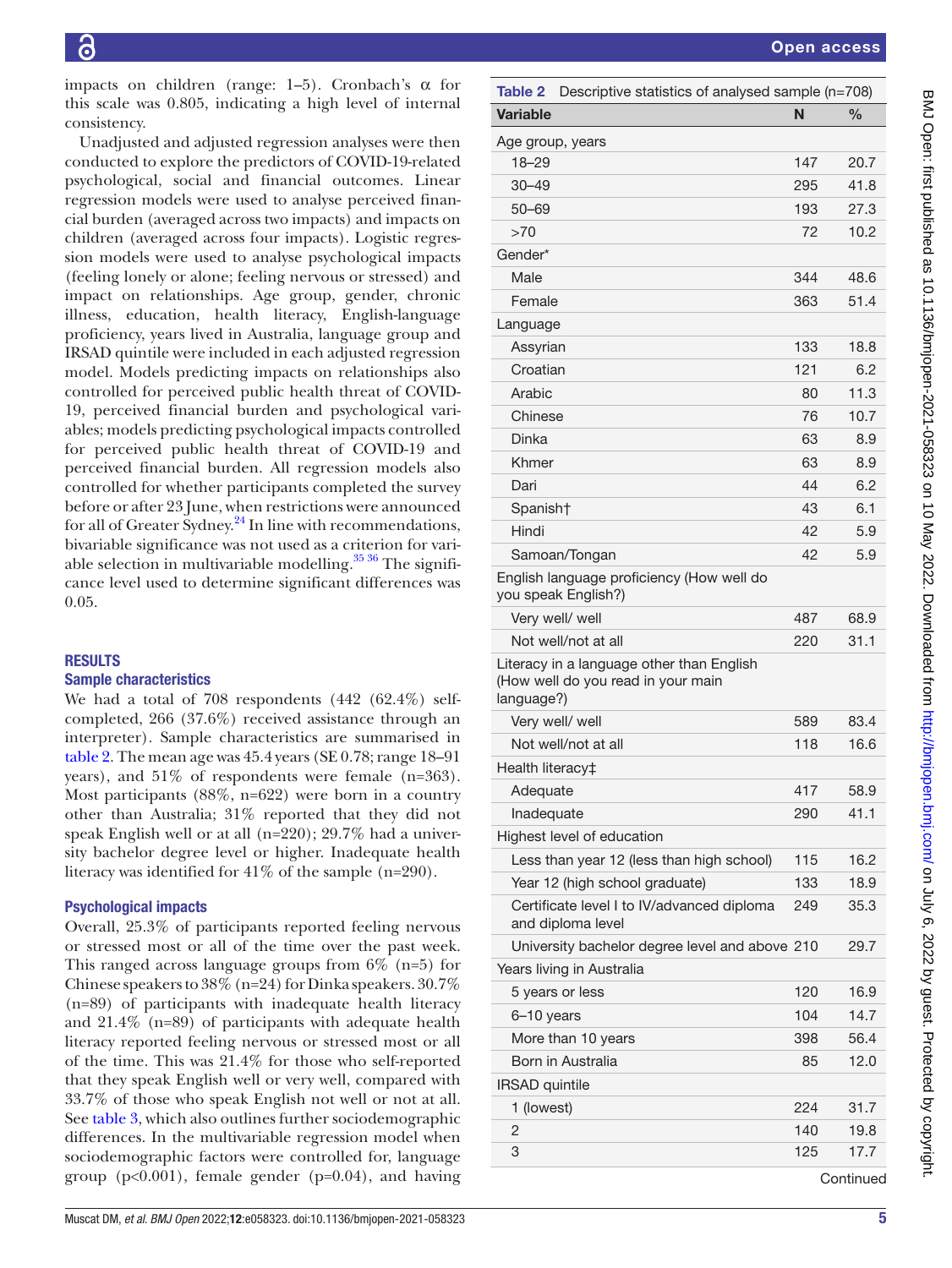| Variable                                     | N   | $\frac{0}{0}$ |
|----------------------------------------------|-----|---------------|
| 4                                            | 140 | 19.8          |
| 5 (highest)                                  | 87  | 12.3          |
| Children less than 18 years                  | 262 | 37.0          |
| Interpreter assistance completing the survey | 266 | 37.6          |
| Total                                        | 707 |               |
|                                              |     |               |

NB: Frequencies are weighted (using poststratification weighting) to reflect each language group's gender and age group distribution (18-29 years, 30-49 years, 50-69 years, ≥70 years) based on 2016 census data for Western Sydney, South Western Sydney and Nepean Blue Mountains' combined populations.<sup>2</sup>

\*n=1 respondent excluded from the weighted analyses included in this table; weighted frequencies have been rounded to whole numbers for clarity.

†Spanish language group had substantial gaps in recruitment across age groups.

‡Based on the Single Item Literacy Screener (SILS).<sup>[32](#page-10-21)</sup> IRSAD, Index of Relative Socioeconomic Advantage and Disadvantage.

two or more chronic illnesses (p<0.001) remained significantly associated with increased nervousness or stress, as did higher perceived financial burden (p<0.001). See [online supplemental table 1](https://dx.doi.org/10.1136/bmjopen-2021-058323).

Overall, 22.3% of participants reported feeling alone or lonely most or all of the time. In regards to language groups, the range was from  $5.6\%$  (n=2) for Hindi speakers to 51.2% (n=32) for Khmer speakers. 27.8% (n=81) of participants with inadequate health literacy reported feeling alone or lonely most or all of the time; this proportion was 18.5% for participants with adequate health literacy (n=77). The proportion of participants who reported feeling alone or lonely most or all of the time was 18.3% for those who self-reported that they speak English well or very well, compared with 31.3% of those who speak English not well or not at all. See [table](#page-5-0) 3. After multivariate adjustment, having two or more chronic illnesses (p<0.001) and university education (p<0.001) remained as significant correlates of feeling lonely or alone, with statistically significant differences also observed between language groups (p<0.001).

# Social impacts

Of the 399 participants who responded to the question regarding impacts of COVID-19 on their relationship with their partner, a quarter (25.5%) reported negative effects; 62.9% said that the pandemic had no effect and 11.7% said that it had had positive effects. We observed significant differences in reporting of negative impacts on relationships across language groups (p<0.001) and across age groups such that those aged <30 years had a significantly higher proportion of people reporting negative impacts compared with each other age group (30–49 years: p<0.001; 50–69 years: p<0.001; 70 years and above: p=0.02). Those in the most disadvantaged IRSAD quintile reported more negative impacts compared with those in

Table 2 Continued Table 3 Psychological impacts by gender, age group, health literacy, IRSAD quintile and number of comorbidities  $(n=707)^*$ 

<span id="page-5-0"></span>

|                              | Nervous or<br>stressed<br>n (%) | Alone or<br>lonely<br>$n$ (%) |
|------------------------------|---------------------------------|-------------------------------|
| Total                        | 179 (25.3)                      | 158 (22.3)                    |
| Gender                       |                                 |                               |
| Male                         | 73 (21.3)                       | 75 (21.8)                     |
| Female                       | 105 (29.0)                      | 83 (22.8)                     |
| Age group, years             |                                 |                               |
| $<$ 30                       | 31 (20.9)                       | 30 (20.2)                     |
| $30 - 49$                    | 65 (22.0)                       | 52 (17.6)                     |
| $50 - 69$                    | 58 (29.9)                       | 44 (22.6)                     |
| $70+$                        | 25 (35.0)                       | 33 (45.5)                     |
| Health literacy              |                                 |                               |
| Inadequate                   | 89 (30.7)                       | 81 (27.8)                     |
| Adequate                     | 89 (21.4)                       | 77 (18.5)                     |
| <b>IRSAD</b> quintile        |                                 |                               |
| Lowest                       | 61 (27.2)                       | 44 (19.7)                     |
| Not lowest                   | 118 (24.4)                      | 114 (23.5)                    |
| Comorbidities†               |                                 |                               |
| 0                            | 85 (20.1)                       | 73 (17.4)                     |
| $\mathbf{1}$                 | 46 (29.5)                       | 37 (23.7)                     |
| 2                            | 48 (36.6)                       | 48 (36.5)                     |
| Language                     |                                 |                               |
| Assyrian                     | 22 (16.9)                       | 13(9.5)                       |
| Croatian                     | 40 (33.4)                       | 50(41.1)                      |
| Arabic                       | 14 (17.9)                       | 19 (23.5)                     |
| Chinese                      | 5(6.0)                          | 5(6.1)                        |
| Dinka                        | 24 (38.0)                       | 15 (24.4)                     |
| Khmer                        | 36 (57.1)                       | 32 (51.2)                     |
| Dari                         | 14 (31.9)                       | 8(17.8)                       |
| Spanish†                     | 5(11.9)                         | 6(14.2)                       |
| Hindi                        | 6 (13.4)                        | 2(5.6)                        |
| Samoan/Tongan                | 12 (29.0)                       | 6(14.2)                       |
| English language proficiency |                                 |                               |
| Very well/well               | 104 (21.4)                      | 89 (18.3)                     |
| Not well/not at all          | 74 (33.7)                       | 69 (31.3)                     |

\*n=1 respondent excluded from the weighted analyses included in this table; weighted frequencies have been rounded to whole numbers for clarity.

†Health conditions assessed included respiratory disease, asthma, chronic obstructive pulmonary disease, high blood pressure, cancer, heart disease, stroke, diabetes, depression and anxiety. IRSAD, Index of Relative Socioeconomic Advantage and Disadvantage.

higher quintiles  $(p<0.01)$ . We also observed significant differences in reporting of negative impacts on relationships based on financial burden  $(p<0.001)$  and psychological variables (alone/lonely: p<0.001; nervous/stressed: p<0.001). See [table](#page-6-0) 4.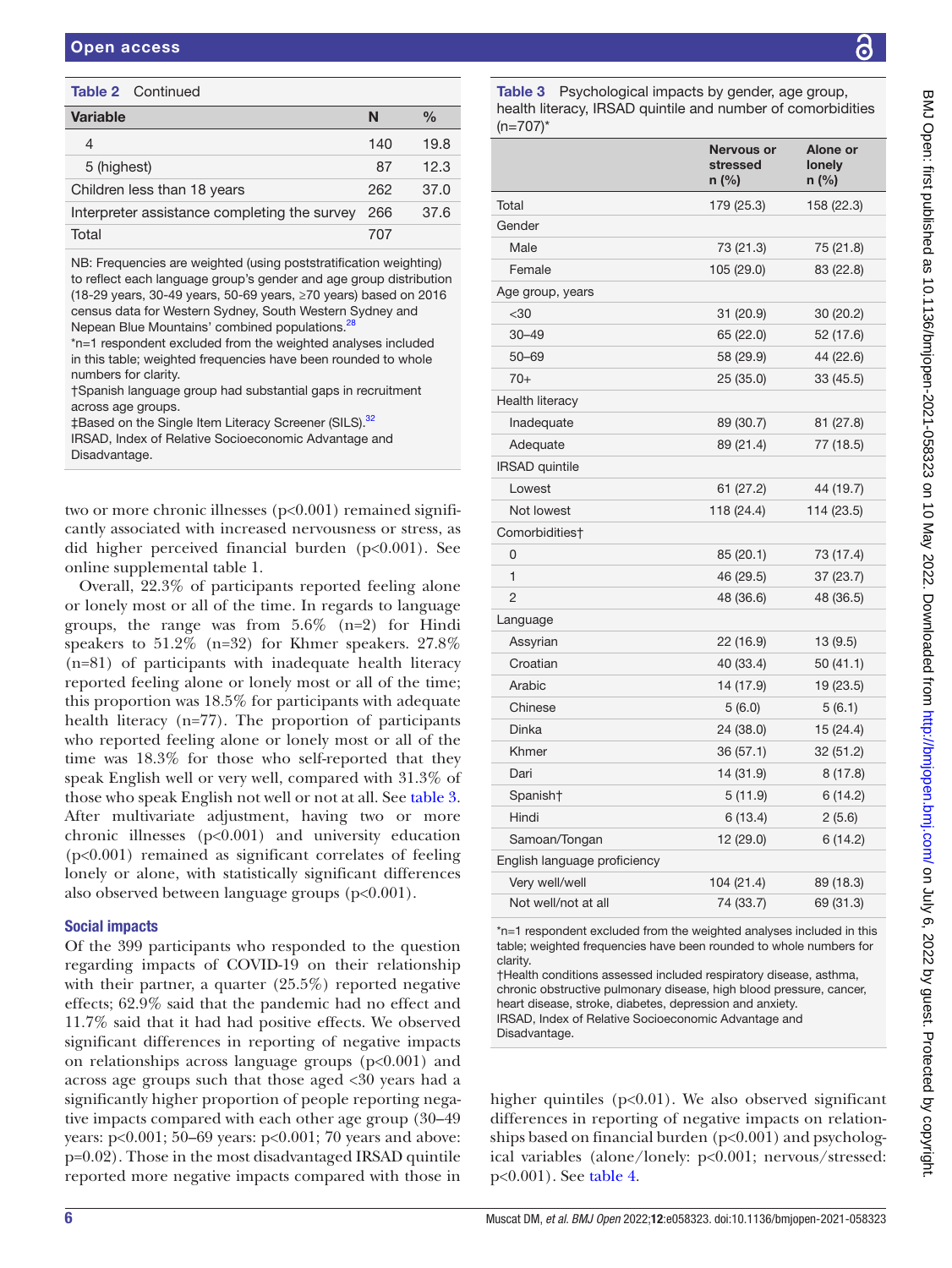<span id="page-6-0"></span>

| Social impacts by gender, age group, health literacy, IRSAD quintile and number of comorbidities (n=707)*<br>Table 4 |                                               |                                         |                                |                                      |                                      |                                     |                                                |
|----------------------------------------------------------------------------------------------------------------------|-----------------------------------------------|-----------------------------------------|--------------------------------|--------------------------------------|--------------------------------------|-------------------------------------|------------------------------------------------|
|                                                                                                                      | <b>Negative</b><br>impact on<br>relationship† | More time<br>looking after<br>children‡ | <b>More</b><br>screen<br>time‡ | <b>Less</b><br>physically<br>active‡ | <b>Less</b><br>time with<br>friends‡ | <b>Finding</b><br>school<br>harder‡ | <b>Mean negative</b><br>impact on<br>children§ |
|                                                                                                                      | $n$ (%)                                       | $n$ (%)                                 | $n$ (%)                        | $n$ (%)                              | $n$ (%)                              | $n$ (%)                             | M (95% CI)                                     |
| Total                                                                                                                | 101 (25.5)                                    | 191 (72.8)                              | 166 (63.3)                     | 168 (64.2)                           | 180 (68.5)                           | 118 (44.9)                          | $3.5(3.3 \text{ to } 3.7)$                     |
| Gender                                                                                                               |                                               |                                         |                                |                                      |                                      |                                     |                                                |
| Male                                                                                                                 | 49 (23.7)                                     | 99 (77.2)                               | 85 (66.4)                      | 92 (71.6)                            | 91(71.1)                             | 61 (47.7)                           | 3.6 (3.2 to 4.0)                               |
| Female                                                                                                               | 63 (27.3)                                     | 92 (68.6)                               | 81 (60.2)                      | 76 (57.0)                            | 89 (66.2)                            | 56 (42.2)                           | 3.5 (3.3 to 3.7)                               |
| Age group, years                                                                                                     |                                               |                                         |                                |                                      |                                      |                                     |                                                |
| $30$                                                                                                                 | 23 (47.7)                                     | 8(64.8)                                 | 6(46.1)                        | 5(39.7)                              | 6(51.0)                              | 4(32.0)                             | 2.9 (2.1 to 3.8)                               |
| $30 - 49$                                                                                                            | 39 (19.7)                                     | 148 (74.1)                              | 131 (65.6)                     | 139 (69.5)                           | 148 (73.7)                           | 91 (45.5)                           | 3.7 (3.5 to 3.8)                               |
| $50 - 69$                                                                                                            | 32 (27.2)                                     | 34 (70.2)                               | 28 (59.0)                      | 24 (48.9)                            | 25(52.4)                             | 22 (46.7)                           | $3.2$ (2.5 to 2.9)                             |
| $70+$                                                                                                                | 8(21.6)                                       |                                         |                                |                                      |                                      |                                     |                                                |
| Health literacy                                                                                                      |                                               |                                         |                                |                                      |                                      |                                     |                                                |
| Inadequate                                                                                                           | 49 (27.8)                                     | 76 (75.7)                               | 64 (64.4)                      | 60 (59.3)                            | 72 (71.6)                            | 45 (44.7)                           | $3.5(3.1)$ to $3.9$                            |
| Adequate                                                                                                             | 53 (22.6)                                     | 114 (71.0)                              | 101 (62.5)                     | 108 (67.2)                           | 107 (66.7)                           | 72 (45.0)                           | 3.6 (3.3 to 3.8)                               |
| <b>IRSAD</b> quintile                                                                                                |                                               |                                         |                                |                                      |                                      |                                     |                                                |
| Lowest                                                                                                               | 14 (12.8)                                     | 61 (72.8)                               | 51 (60.9)                      | 50 (60.0)                            | 57 (68.0)                            | 36 (43.3)                           | $3.4$ (3.0 to $3.9$ )                          |
| Not lowest                                                                                                           | 88 (30.3)                                     | 130 (72.8)                              | 115 (64.4)                     | 118(66.1)                            | 123 (68.8)                           | 81 (45.6)                           | 3.6 (3.4 to 3.8)                               |
| Comorbidities¶                                                                                                       |                                               |                                         |                                |                                      |                                      |                                     |                                                |
| 0                                                                                                                    | 54 (23.9)                                     | 128 (69.9)                              | 109 (59.6)                     | 118 (64.3)                           | 118 (64.3)                           | 79 (43.2)                           | 3.5 (3.2 to 3.7)                               |
| 1                                                                                                                    | 23 (25.8)                                     | 41 (84.9)                               | 37 (78.4)                      | 30(63.2)                             | 39 (82.6)                            | 28 (59.3)                           | 3.8 (3.6 to 4.0)                               |
| $\overline{c}$                                                                                                       | 24 (29.5)                                     | 22 (71.4)                               | 19 (61.8)                      | 20(64.8)                             | 22 (72.3)                            | 10 (32.7)                           | $3.4$ (2.7 to 4.1)                             |
| Language                                                                                                             |                                               |                                         |                                |                                      |                                      |                                     |                                                |
| Assyrian                                                                                                             | 2(2.7)                                        | 40 (80.4)                               | 30 (60.4)                      | 22 (49.5)                            | 28 (55.5)                            | 21 (42.5)                           | 3.4 (3.1 to 3.6)                               |
| Croatian                                                                                                             | 40 (38.2)                                     | 33 (93.8)                               | 34 (97.3)                      | 32 (91.4)                            | 34 (97.3)                            | 22 (63.4)                           | 4.3 (4.1 to 4.5)                               |
| Arabic                                                                                                               | 3(6.7)                                        | 12 (69.8)                               | 13 (73.6)                      | 15 (87.2)                            | 8(49.4)                              | 12(72.5)                            | 3.6 (3.2 to 4.0)                               |
| Chinese                                                                                                              | 8(20.1)                                       | 25 (87.0)                               | 23 (81.0)                      | 25 (88.9)                            | 25 (87.0)                            | 9(32.3)                             | 4.1 (3.8 to 4.3)                               |
| Dinka                                                                                                                | 6(18.9)                                       | 25 (66.3)                               | 24 (64.7)                      | 24 (63.3)                            | 27 (72.9)                            | 18 (49.5)                           | 3.7 (3.3 to 4.1)                               |
| Khmer                                                                                                                | 8(45.3)                                       | 16 (90.2)                               | 10(56.3)                       | 15(85.3)                             | 17 (100.0)                           | 13(77.5)                            | 4.1 (3.9 to 4.3)                               |
| Dari                                                                                                                 | 10 (32.9)                                     | 17 (83.7)                               | 8(39.2)                        | 6(28.4)                              | 14 (66.9)                            | 3(13.4)                             | 2.9 (2.3 to 3.4)                               |
| Spanish                                                                                                              | 5(16.6)                                       | 4(20.9)                                 | 1(3.5)                         | 5(23.1)                              | 4(20.9)                              | 0(0)                                | 1.8 (0.7 to 2.9)                               |
| Hindi                                                                                                                | 5(14.7)                                       | 7(36.7)                                 | 9(49.4)                        | 12 (76.2)                            | 8(44.9)                              | 4(21.8)                             | 3.1 (2.6 to 3.5)                               |
| Samoan/Tongan                                                                                                        | 15 (68.2)                                     | 13 (72.6)                               | 14 (81.0)                      | 13 (76.2)                            | 14 (79.8)                            | 14 (79.8)                           | 4.1 (3.7 to 4.5)                               |
| English language proficiency                                                                                         |                                               |                                         |                                |                                      |                                      |                                     |                                                |
| Very well/well                                                                                                       | 65 (25.6)                                     | 144 (69.5)                              | 123 (59.2)                     | 133 (64.3)                           | 135 (65.3)                           | 89 (43.0)                           | $3.5(3.2)$ to $3.7)$                           |
| Not well/not at all                                                                                                  | 37 (25.2)                                     | 47 (85.5)                               | 43 (78.7)                      | 35(63.5)                             | 44 (81.0)                            | 29(52.0)                            | 3.8 (3.6 to 4.0)                               |

\*n=1 respondents excluded from the weighted analyses included in this table; weighted frequencies have been rounded to whole numbers for clarity.

†Total number of participants that responded to the question regarding the impacts of COVID-19 on their relationship with their partner=399.

‡Total number of participants reporting having children=262. Impacts on children are not reported for age group 70+ years dueto small numbers.

§Composite score comprising impact on screen time, physical activity, time with friends and schooling. Scale range: 1–5. Higher scores indicate more negative impact.

¶Health conditions assessed included respiratory disease, asthma, chronic obstructive pulmonary disease, high blood pressure, cancer, heart disease, stroke, diabetes, depression and anxiety.

IRSAD, Index of Relative Socioeconomic Advantage and Disadvantage.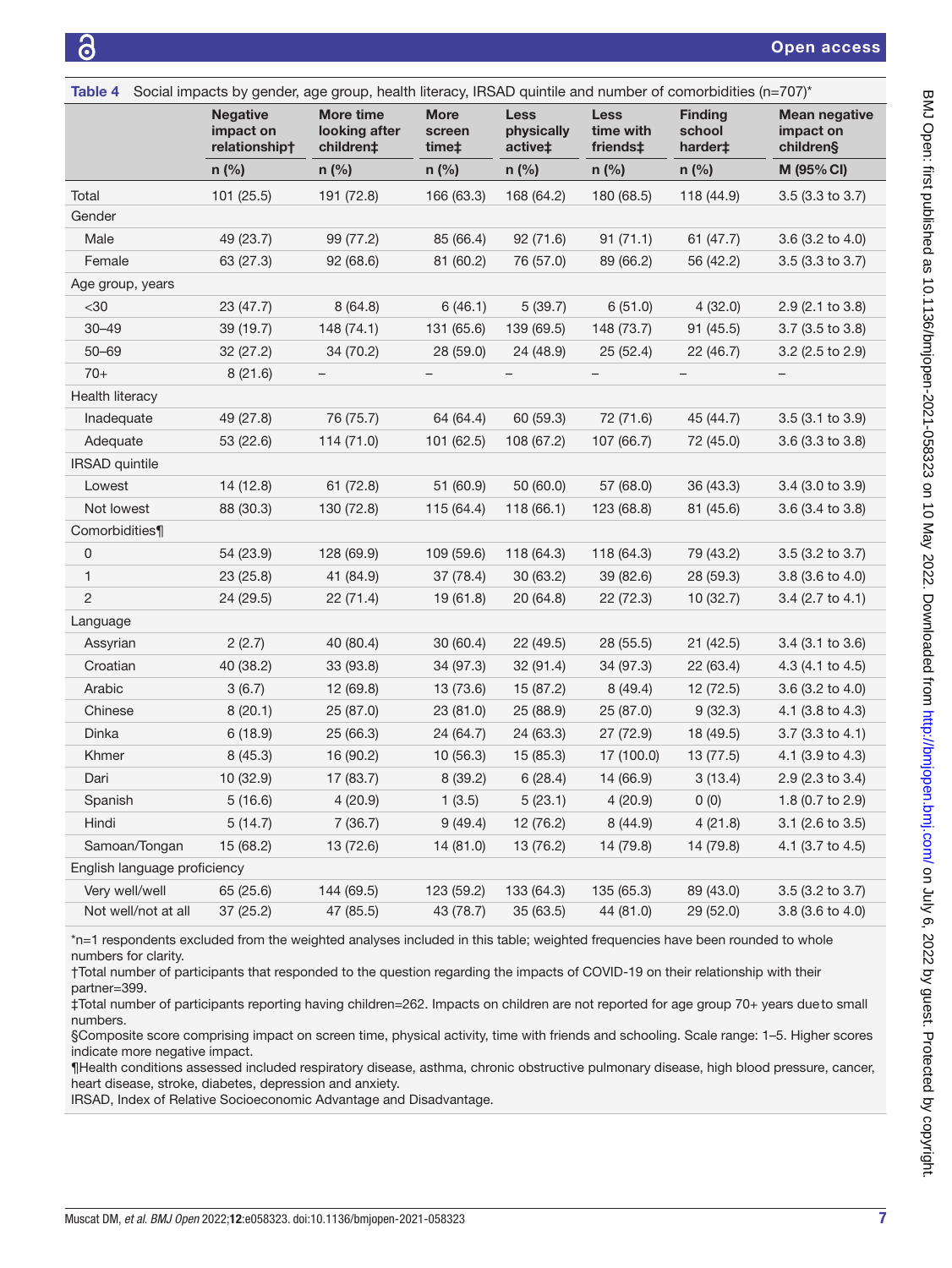Of the 262 participants who reported having children aged less than 18 years, 72.8% reported spending more time looking after their children as a result of the pandemic (n=191). The majority agreed (somewhat or strongly) that COVID-19 has meant that their children spent less time with friends (68.5%), are less physically active (64.2%) and have more screen time (63.3%). Across the entire sample, 44.9% agreed that their children were finding school harder. Mean perceived negative impact on children was rated 3.5 (out of 5; 95% CI 3.3to 3.7). In the multivariate analysis, reporting of negative impacts on children varied significantly across language groups (p<0.001). Reporting of negative impacts on children was significantly associated with the most disadvantaged IRSAD quintile (p=0.02) and with chronic illness, with participants with one ( $p=0.01$ ) or two or more ( $p<0.001$ ) chronic illnesses significantly more likely to report negative impacts compared with those without chronic illness. See [online supplemental table 2](https://dx.doi.org/10.1136/bmjopen-2021-058323).

#### Financial impacts

Overall, 38.6% of participants reported that their employment status has changed because of COVID-19. This was most commonly a reduction in hours of employment. See [figure](#page-7-0) 1. In total, 63.6% of participants reported somewhat or more worry about financial problems as a result of the COVID-19 pandemic, and 53.7% reported that they were having difficulty meeting their financial expenses.

Mean perceived financial burden was 2.9 on a 5-point scale (95% CI 2.8to 2.9). As shown in [table](#page-8-0) 5 and [online](https://dx.doi.org/10.1136/bmjopen-2021-058323) [supplemental table 3](https://dx.doi.org/10.1136/bmjopen-2021-058323), perceived financial burden was similar across health literacy and language proficiency categories. Financial burden differed across language groups and was highest for Khmer speakers (M=3.6; 95%CI 3.4 to 3.8) and lowest for Spanish speakers (M=2.1; 95%CI 1.7 to 2.6).

In the multivariable regression model, we also observed significant differences in mean perceived financial burden across language groups (p<0.001). As well as differences by language, mean perceived financial burden was significantly lower for the oldest age group compared with the youngest after controlling for other sociodemographic factors (p<0.001). People with one chronic illness  $(p=0.01)$  or two or more  $(p<0.001)$  reported significantly



<span id="page-7-0"></span>

more financial burden compared with those without chronic illness.

# **DISCUSSION**

This is the largest Australian survey exploring COVID-19-related psychological, social and financial outcomes, and the sociodemographic predictors of those outcomes, among people who primarily speak a language other than English to be conducted to date. Even prior to the July 2021 COVID-19 outbreak in NSW, which disproportionately impacted the communities and geographical areas included in this study, we observed broad negative psychological, social and financial impacts of the pandemic. Over a quarter of the sample reported feeling nervous or stressed most or all of the time, and 22% felt lonely or alone most or all of the time. Over half worried about financial problems and reported being somewhat or less able to meet their weekly expenses. A quarter of participants reported negative impacts on their spousal relationship and the majority of participants with children under 18 years reported that even out of lockdown their children spent less time with friends as a result of the pandemic  $(68.5\%)$ , were less physically active  $(64.2\%)$  and had more screen time (63.3%). Regression analyses consistently showed distinct patterns of COVID-19 impacts for different language groups and more negative outcomes for those living with chronic illness and comorbidities.

The impacts of COVID-19 have been explored across a number of countries with different population groups. Direct comparisons are difficult on account of varying survey items, different data collection time points, and wide-ranging case numbers, morbidity and mortality from COVID-19 across geographical contexts. However, since the beginning of the pandemic, studies have spotlighted sociodemographic disparities in outcomes worldwide $37$ and broad impacts for culturally and linguistically diverse groups. [38](#page-10-26) A cross-sectional survey among culturally and linguistically diverse communities in Greater Western Sydney (n=198) conducted earlier in the pandemic (August–September 2020), for example, similarly identified financial and social impacts, with 40% of participants indicating that their financial situation and ability to access social services were 'worse' as a result of COVID-19.<sup>[38](#page-10-26)</sup> Our findings build on this by offering further nuance (eg, highlighting associated worry about financial problems) and elucidating a range of other impacts including additional impacts on children. Our study also uniquely showcases differences in outcomes across language groups.

In comparing our findings to Australian studies which did not specifically focus on culturally and linguistically diverse communities, we also see some similarities. Nationally representative data from the Australian Bureau of Statistics, for instance, showed that in June 2021, one in five (20%) Australians experienced high or very high levels of psychological distress in the last 4weeks, and 28% of people 18 years and over reported feeling nervous in **Figure 1** Change in employment.  $\qquad \qquad$  that survey.<sup>[13](#page-10-5)</sup> Previous work has also confirmed negative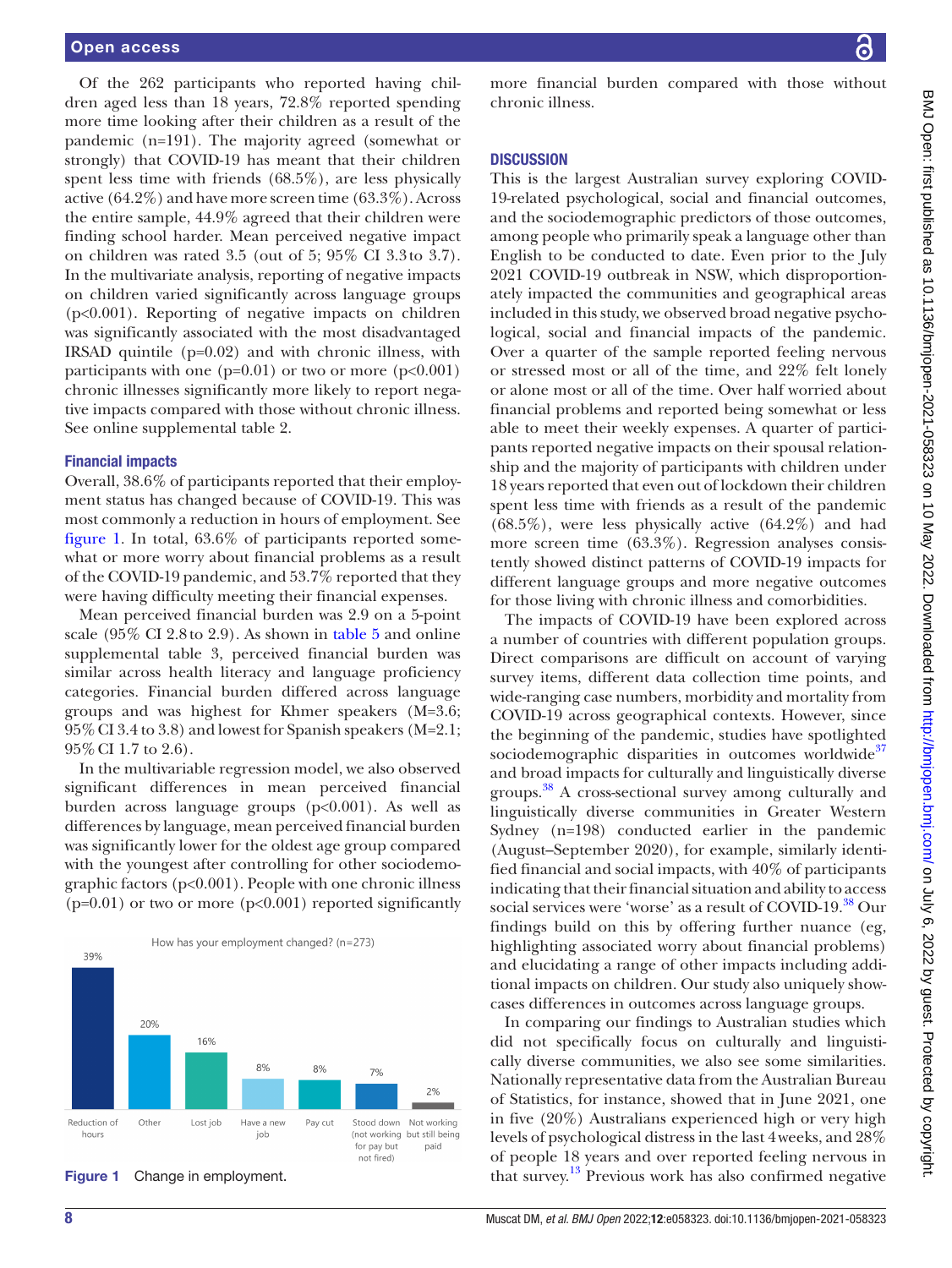<span id="page-8-0"></span>

| Table 5 Financial impacts by gender, age group, health literacy, IRSAD quintile and number of comorbidities (n=707)* |                                     |                                            |                                          |                                  |  |
|----------------------------------------------------------------------------------------------------------------------|-------------------------------------|--------------------------------------------|------------------------------------------|----------------------------------|--|
|                                                                                                                      | <b>Employment status</b><br>changed | <b>Worried about</b><br>financial problems | <b>Unable to meet weekly</b><br>expenses | <b>Mean financial</b><br>burden† |  |
|                                                                                                                      | $n$ (%)                             | $n$ (%)                                    | $n$ (%)                                  | M (95% CI)                       |  |
| Total                                                                                                                | 273 (38.6)                          | 450 (63.6)                                 | 380 (53.7)                               | 2.9 (2.8 to 2.9)                 |  |
| Gender                                                                                                               |                                     |                                            |                                          |                                  |  |
| Male                                                                                                                 | 139 (40.5)                          | 128(37.1)                                  | 80 (23.2)                                | 2.8 (2.7 to 3.0)                 |  |
| Female                                                                                                               | 134 (36.8)                          | 161 (44.2)                                 | 75 (20.8)                                | 2.9 (2.8 to 3.0)                 |  |
| Age group, years                                                                                                     |                                     |                                            |                                          |                                  |  |
| $30$                                                                                                                 | 76 (51.8)                           | 65 (44.1)                                  | 32 (21.9)                                | 2.8 (2.6 to 3.1)                 |  |
| $30 - 49$                                                                                                            | 134 (45.5)                          | 135 (45.9)                                 | 64 (21.8)                                | 2.9 (2.8 to 3.0)                 |  |
| $50 - 69$                                                                                                            | 58 (30.0)                           | 76 (39.5)                                  | 47 (24.6)                                | 2.9 (2.8 to 3.1)                 |  |
| $70+$                                                                                                                | 5(6.3)                              | 12 (16.6)                                  | 11(15.7)                                 | 2.4 (2.3 to 2.6)                 |  |
| Health literacy                                                                                                      |                                     |                                            |                                          |                                  |  |
| Inadequate                                                                                                           | 101 (35.7)                          | 104 (35.8)                                 | 64 (21.9)                                | 2.8 (2.7 to 3.0)                 |  |
| Adequate                                                                                                             | 172 (41.3)                          | 184 (44.3)                                 | 91(22.0)                                 | 2.9 (2.8 to 3.0)                 |  |
| <b>IRSAD</b> quintile                                                                                                |                                     |                                            |                                          |                                  |  |
| Lowest                                                                                                               | 70 (31.4)                           | 288 (40.8)                                 | 49 (21.7)                                | 2.8 (2.7 to 3.0)                 |  |
| Not lowest                                                                                                           | 202 (41.9)                          | 201 (41.6)                                 | 107(22.1)                                | 2.9 (2.8 to 3.0)                 |  |
| Comorbidities‡                                                                                                       |                                     |                                            |                                          |                                  |  |
| 0                                                                                                                    | 182 (43.1)                          | 166 (39.5)                                 | 93 (22.0)                                | 2.8 (2.7 to 2.9)                 |  |
| 1                                                                                                                    | 62 (39.9)                           | 73 (47.0)                                  | 30 (19.4)                                | 3.0 (2.8 to 3.2)                 |  |
| $\overline{c}$                                                                                                       | 30(22.6)                            | 49 (37.4)                                  | 33 (24.8)                                | 2.9 (2.7 to 3.0)                 |  |
| Language                                                                                                             |                                     |                                            |                                          |                                  |  |
| Assyrian                                                                                                             | 24 (18.2)                           | 39 (29.0)                                  | 39 (29.4)                                | 2.7 (2.6 to 2.9)                 |  |
| Croatian                                                                                                             | 51 (41.9)                           | 57 (46.8)                                  | 5(3.9)                                   | 2.7 (2.6 to 2.9)                 |  |
| Arabic                                                                                                               | 29 (36.1)                           | 19 (23.7)                                  | 12 (14.8)                                | 2.7 (2.5 to 3.0)                 |  |
| Chinese                                                                                                              | 20 (39.8)                           | 14 (18.4)                                  | 21(27.3)                                 | 2.6 (2.3 to 2.9)                 |  |
| Dinka                                                                                                                | 25 (40.3)                           | 39 (62.3)                                  | 15 (24.5)                                | 3.1 (2.8 to 3.3)                 |  |
| Khmer                                                                                                                | 38 (59.7)                           | 45 (71.3)                                  | 30(47.7)                                 | 3.6 (3.4 to 3.8)                 |  |
| Dari                                                                                                                 | 25 (56.7)                           | 26 (59.5)                                  | 8(18.7)                                  | 3.4 (3.2 to 3.6)                 |  |
| Spanish§                                                                                                             | 13 (29.7)                           | 9(21.4)                                    | 6(14.9)                                  | 2.1 (1.7 to 2.6)                 |  |
| Hindi                                                                                                                | 20 (48.0)                           | 17 (40.4)                                  | 3(7.4)                                   | 2.8 (2.6 to 2.9)                 |  |
| Samoan/Tongan                                                                                                        | 18 (42.8)                           | 24 (56.3)                                  | 15 (36.9)                                | 3.0 (2.6 to 3.5)                 |  |
| English language proficiency                                                                                         |                                     |                                            |                                          |                                  |  |
| Very well/well                                                                                                       | 211 (43.2)                          | 201 (41.2)                                 | 100 (20.5)                               | 2.8 (2.7 to 2.9)                 |  |
| Not well/not at all                                                                                                  | 62 (28.3)                           | 88 (39.9)                                  | 55 (25.2)                                | 2.9 (2.8 to 3.0)                 |  |

\*n=1 respondent excluded from the weighted analyses included in this table; weighted frequencies have been rounded to whole numbers for clarity.

†Composite score comprising worry about financial problems and inability to meet weekly expenses. Scale rage: 1–5. Higher scores indicate greater perceived financial burden.

‡Health conditions assessed included respiratory disease, asthma, chronic obstructive pulmonary disease, high blood pressure, cancer, heart disease, stroke, diabetes, depression and anxiety.

§Spanish language group had substantial gaps in recruitment across age groups.

IRSAD, Index of Relative Socioeconomic Advantage and Disadvantage.

impacts of COVID-19 on children's social connectedness and amount of screen time. $39\frac{40}{10}$  The psychological impacts found in this study are also comparable to our national survey conducted in April 2020, at the outset of

the pandemic when stay-at-home orders had been in place for 3 weeks. In this earlier study, we found that 26% of participants reported feeling nervous or stressed most or all of the time, and 27% felt lonely or alone most or all of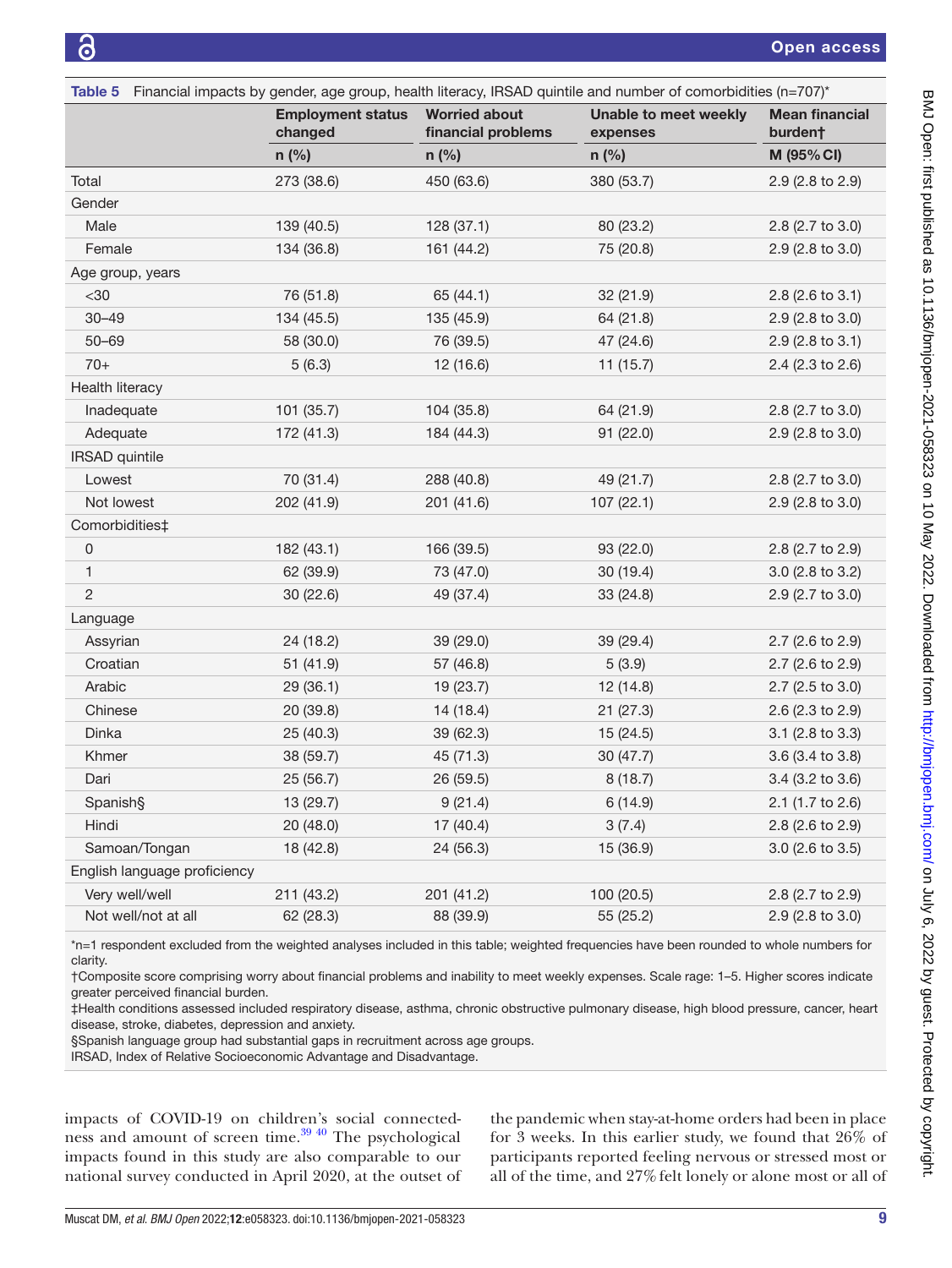the time[.18](#page-10-9) Similar proportions of negative outcomes over time may reflect a pattern of community resilience, which has been referred to elsewhere.<sup>38</sup> Alternatively, given that case numbers and community restrictions were low at the time of data collection in the current study, our findings could also reflect the inadequate COVID-19 response for culturally and linguistically diverse communities.

# Implications

Our findings showcase a broad range of impacts of COVID-19 among culturally and linguistically diverse Australian communities. A multilevel, whole-ofgovernment approach is needed to address these, with policy and sustainable infrastructure to disseminate timely, understandable and culturally appropriate information about financial, social and mental health resources and services and to co-design tailored support packages for different language groups.<sup>41</sup> Qualitative studies have highlighted a large number of community-driven initiatives and actions that have emerged as a response to COVID-19, as well as embodied and communal ways of coping[.42](#page-10-29) Using a strengths-based perspective, we must acknowledge the multiple capacities and resources of our culturally and linguistically diverse communities and provide properly resourced opportunities to work directly with them to address unique challenges that they face, as identified in this study. Our findings reinforce the need to prioritise support for community members living with comorbidities who are likely to bear a disproportionate impact.

# Strengths and limitations

This study was co-designed by researchers and multicultural health service staff, and enabled through recruitment methods that are inclusive and reduce barriers to participation, such as translated versions of the survey, engagement of interpreters and multicultural health staff who are trusted in their communities, and use of multiple recruitment methods (including through community events and networks). This approach wholly aligns with the Framework of Culturally Competent Health Research.[22](#page-10-13) However, practical constraints limited the number of languages we could include, and restricted data collection to three regions in Greater Sydney only. We also used convenience sampling methods.

To reduce survey length and burden on participants we purposefully selected a small number of items from validated measures or our previous research to explore psychological, social and financial impacts, or co-designed them specifically for this study. Self-report may have introduced recall and social desirability bias.

Finally, the results of this study reflect a particular point in time when there were very low numbers of communityacquired cases of COVID-19 in Australia, and for the most part, no government-imposed restrictions on movement and activities in NSW. It is likely that psychological well-being outcomes and financial and social stress worsened after the July 2021 outbreak and the imposition of stay-at-home orders, in line with previous research.<sup>3943</sup> We are unable to explore changes in impacts over time in this study.

# **CONCLUSION**

Culturally and linguistically diverse communities experience significant impacts of COVID-19, with distinct patterns of impacts for different language groups. We must work with communities to address unique challenges they face and tailor interventions and supports accordingly. As COVID-19 continues to disproportionately impact the most culturally and linguistically diverse communities in Sydney and worldwide, responses must too reflect the diversity of our communities through co-production and tailored support packages.

Twitter Danielle Marie Muscat [@Dmuscat92,](https://twitter.com/Dmuscat92) Julie Ayre [@julieayre32](https://twitter.com/julieayre32), Olivia Mac [@oliviamac\\_3](https://twitter.com/oliviamac_3), Erin Cvejic [@ErinCvejic,](https://twitter.com/ErinCvejic) Kristen Pickles [@PicklesKristen,](https://twitter.com/PicklesKristen) Carissa Bonner [@carissa\\_bon](https://twitter.com/carissa_bon) and Kirsten J McCaffery [@KirstenMcCaffer](https://twitter.com/KirstenMcCaffer)

Contributors DMM: formal analysis, investigation; data curation; writing original draft; JA: conceptualisation, methodology, formal analysis, investigation; data curation; writing—review and editing; project administration; OM: formal analysis, investigation; data curation; writing—review and editing; project administration; CB: conceptualisation, methodology, investigation; writing—review and editing; project administration; EC: formal analysis, writing—review and editing; KP: conceptualisation, methodology, writing—review and editing; HD: conceptualisation, methodology, writing—review and editing; CB: conceptualisation, methodology, writing—review and editing; DM: conceptualisation, methodology, investigation; writing—review and editing; DZ: conceptualisation, methodology, investigation; writing—review and editing; UT: conceptualisation, methodology, investigation; writing—review and editing; YS: conceptualisation, methodology, investigation; writing—review and editing; TC: conceptualisation, methodology, investigation; writing—review and editing GV: conceptualisation, methodology, investigation; writing—review and editing; KJM: conceptualisation, methodology, formal analysis, writing—review and editing; project administration, guarantor.

Funding The authors have not declared a specific grant for this research from any funding agency in the public, commercial or not-for-profit sectors.

Competing interests None declared.

Patient and public involvement Patients and/or the public were not involved in the design, or conduct, or reporting, or dissemination plans of this research.

Patient consent for publication Not applicable.

Ethics approval This study involves human participants and was approved by the Western Sydney Local Health District Human Research Ethics Committee (Project number 2020/ETH03085). Participants gave informed consent to participate in the study before taking part.

Provenance and peer review Not commissioned; externally peer reviewed.

Data availability statement Data are available upon reasonable request.

Supplemental material This content has been supplied by the author(s). It has not been vetted by BMJ Publishing Group Limited (BMJ) and may not have been peer-reviewed. Any opinions or recommendations discussed are solely those of the author(s) and are not endorsed by BMJ. BMJ disclaims all liability and responsibility arising from any reliance placed on the content. Where the content includes any translated material, BMJ does not warrant the accuracy and reliability of the translations (including but not limited to local regulations, clinical guidelines, terminology, drug names and drug dosages), and is not responsible for any error and/or omissions arising from translation and adaptation or otherwise.

Open access This is an open access article distributed in accordance with the Creative Commons Attribution Non Commercial (CC BY-NC 4.0) license, which permits others to distribute, remix, adapt, build upon this work non-commercially, and license their derivative works on different terms, provided the original work is properly cited, appropriate credit is given, any changes made indicated, and the use is non-commercial. See: [http://creativecommons.org/licenses/by-nc/4.0/.](http://creativecommons.org/licenses/by-nc/4.0/)